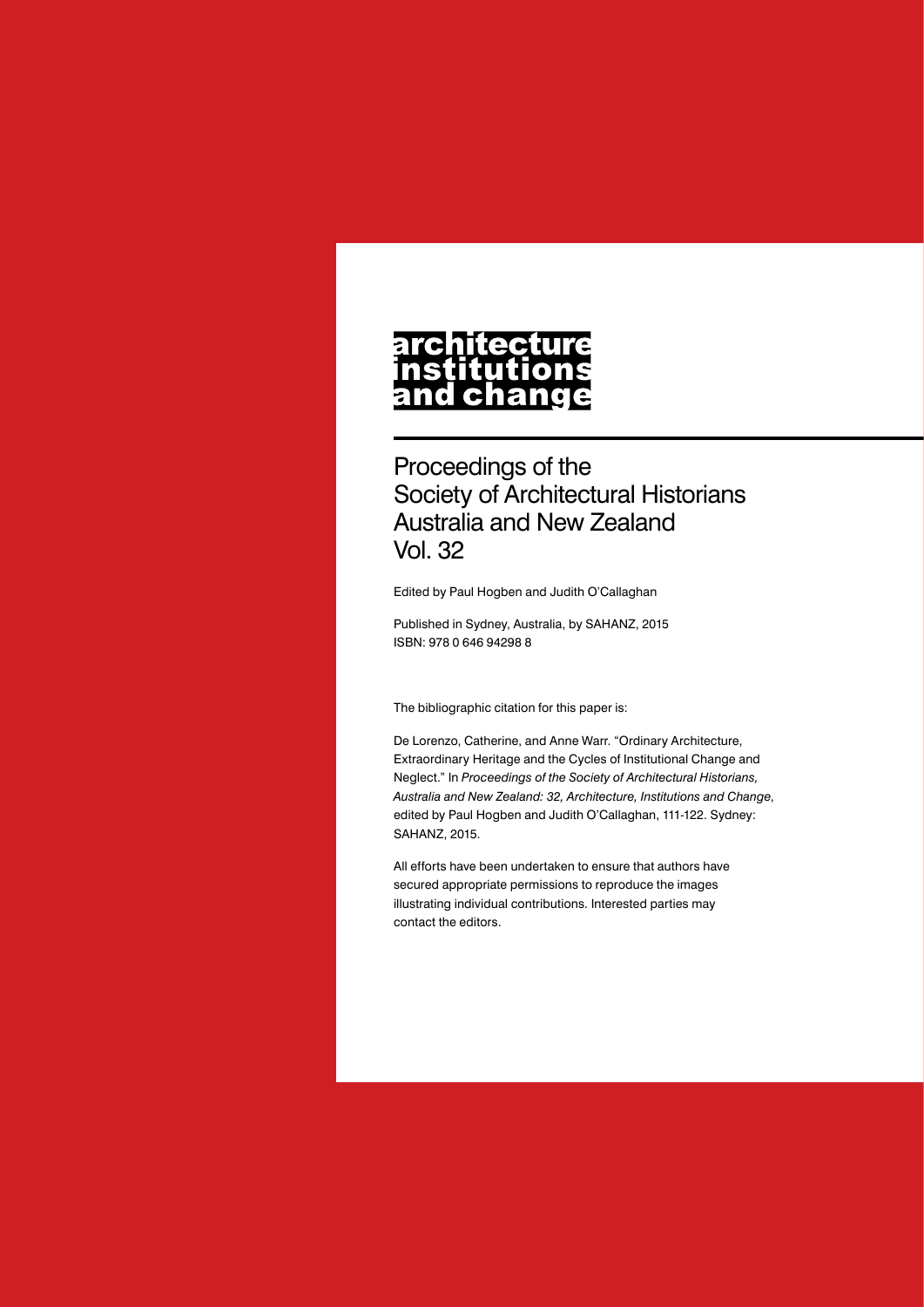## Ordinary Architecture, Extraordinary Heritage and the Cycles of Institutional Change and Neglect

*This paper about St Vincent's Church in Redfern demonstrates how, under the right leadership, an institution as old as the Catholic Church can change and adapt to the needs of its community, and how, once that leadership has gone, the older institutional model can quickly re-assert itself.*

*Late 1971, just months before Whitlam came to power, Father Ted Kennedy established an innovative team ministry at St Vincent's, Redfern. In no time both the presbytery and the church became a refuge for homeless Aborigines. When necessary the church served as home, labour ward and mortuary. Any money was directed to food, funeral costs and other urgent necessities; the bare floorboards and peeling paint eventually coming to signify the new commitment to simplicity and social need. Minimal physical changes*  to the interior layout and art works reflected what might now be called an intangible *heritage, namely the growing culture of social activism, inclusiveness and creativity. The State Heritage Inventory (City of Sydney) notes the close connection of the church with the Aboriginal community of Redfern as part of its social significance.*

*In 2002 a new authoritarian regime was installed by the church hierarchy which systematically erased many signs of the Kennedy era – both in the physical fabric of the building and within the Aboriginal community. Those remaining from the Kennedy-era congregation lament the changes to both the physical and social fabric of St Vincent's Church.*

*This paper also looks at the heritage industry in New South Wales and whether this institution with its legislation and heritage inventories can protect the identified social significance of the Aboriginal church community at Redfern from the changes wrought by the new authoritarian church regime.*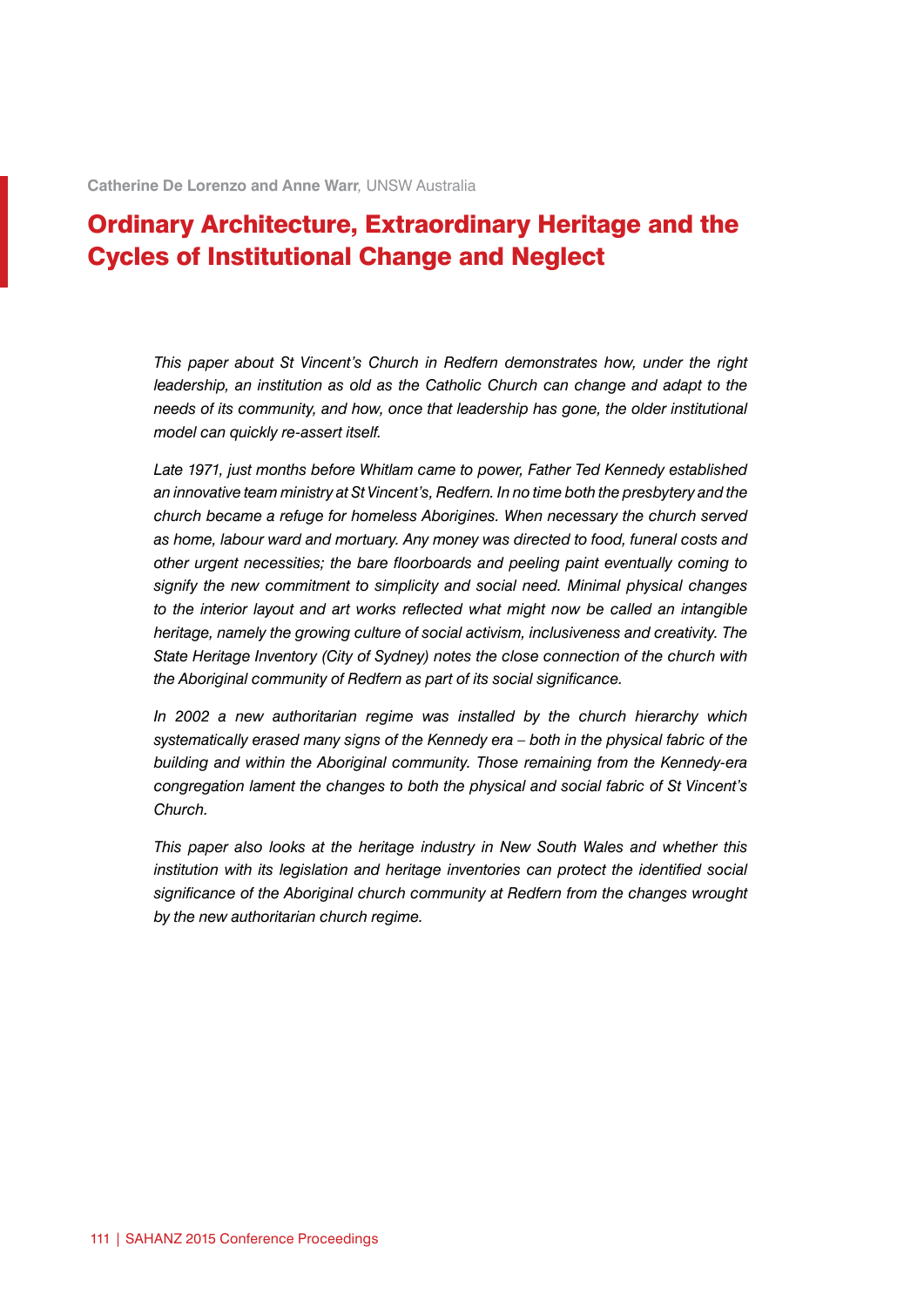

This paper considers the evolving history of St Vincent's Church, Redfern, since the early 1970s, with particular focus on the way changes to its interior enable a co-examination of the impact of two powerful institutions: the Catholic Church and the NSW heritage industry as part of the institutional planning processes at local and state levels. In their own spheres, one might think of both as die-hard institutions, but our contention is that modifications to the interior of St Vincent's provide insights into institutional conservatism and change. Contestable, almost irreconcilable, theologies within the Church, as played out at St Vincent's, have put to the test new thinking on social significance within the heritage industry. We begin with an overview of some institutional rethinking since the early 1960s, and then demonstrate how these changes have been given visual expression in the interior space of St Vincent's, highlighting how the heritage industry has responded, and might in future respond, to the changes.

#### **Institutional and historical contexts**

In order to understand some of the issues that lie at the heart of this paper, it is necessary to provide a brief background to changes within the Catholic Church since the Second World War, because their impact on the church interior at St Vincent's is perhaps more explicit and controversial than in many other churches. In October 1962 Pope John XXIII inaugurated the Second Vatican Council (Vatican II) to review relations between the Catholic Church and the modern world, a process concluded by his successor Paul VI in December 1965. In addition to encouraging mass to be said in the vernacular rather than Latin, Vatican II urged priests to work more cooperatively with the laity and embrace ecumenism through dialogue with other faiths. In Australia, most parishes followed these recommendations by dropping Latin for English and bringing forward the altar so the priest could face the people. Some went further and started to dialogue with other Christian denominations. But other recommendations, such as dialogue with non-Christians, standing up for justice issues (e.g. opposing the Vietnam War), or encouraging new music and art, was rarely in evidence. An exception in late 1960s Sydney and, it would seem, Australia, was the response to all this by two Sydney priests: Roger Pryke the Catholic Chaplin at Sydney University then Manly, and Ted Kennedy, Pryke's successor at Sydney University who moved briefly to Neutral Bay before arriving in Redfern with two other priests in December 1971.<sup>1</sup>

In 1971 inner city Redfern had long been associated with low-income people, including Aborigines, who sought employment in the extensive rail maintenance workshops.<sup>2</sup> In the 1960s Aboriginal numbers swelled in Redfern following the Freedom Rides, reforms to anti-Aboriginal sections of the constitution in the 1967 Referendum, the massive walk-offs from discriminatory reserves from the late 60s onwards, and repressive legislation under the Queensland Bjelke-Petersen government which forced many to flee south. Mounting Indigenous activism triggered key structural changes for self-determination beginning with the establishment of the Aboriginal Legal Service in 1970, the Aboriginal Medical Service in mid 1971, both located in Redfern, and the establishment by radicalised Aboriginals from Redfern of the Aboriginal Tent Embassy in Canberra on 26 January 1972 with demands for self-determination, the right to proper education, health and legal services, decent housing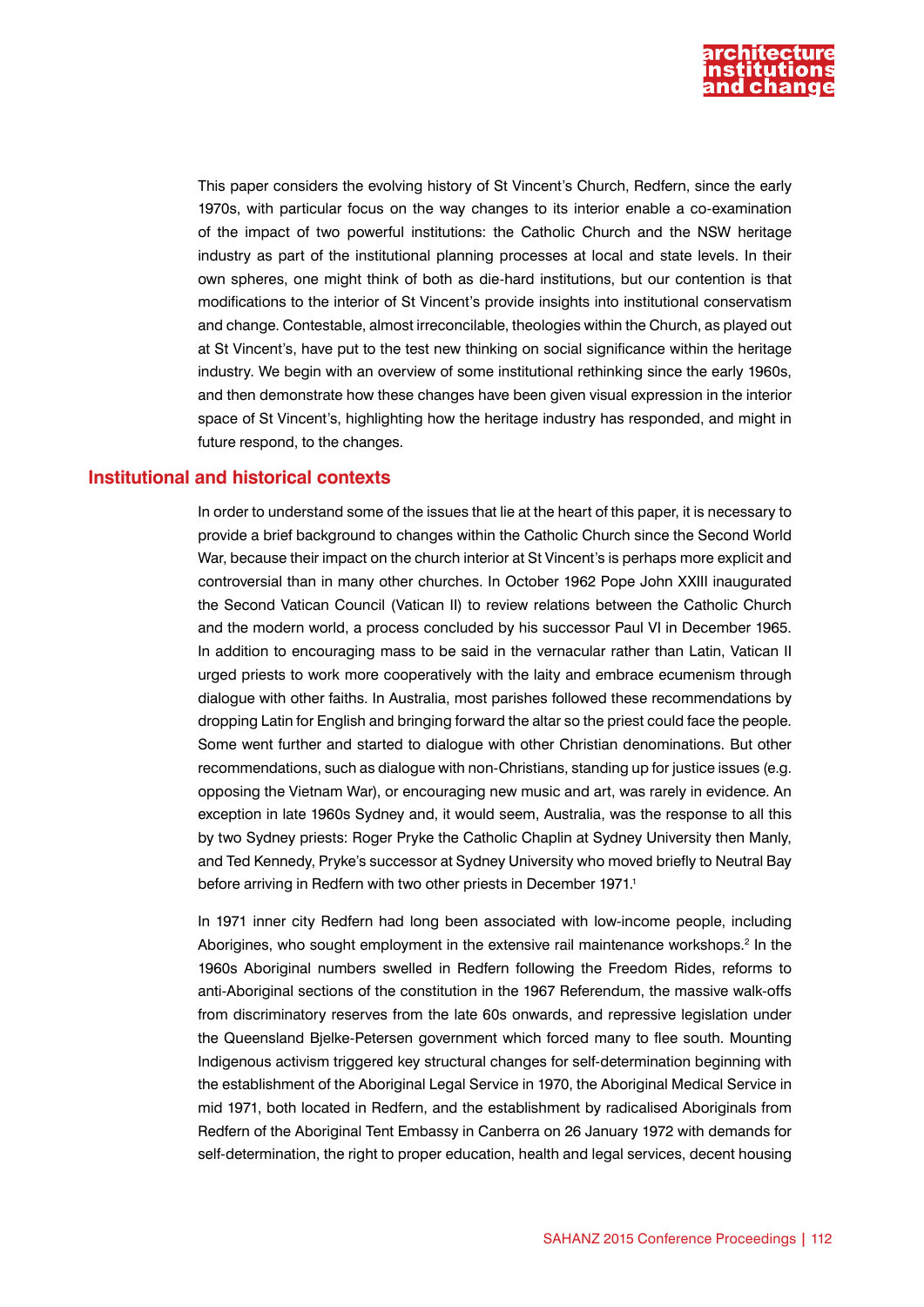and prison reform. These initiatives, which demonstrated the capacity of Aboriginal people to manage and deliver services essential to their people, transformed wider Australian perceptions of Aboriginal people. All of these events significantly impacted on the Kennedy years in Redfern.

Changes to the Redfern church interior during the reformist Kennedy era (1971-2002/5) demonstrate the extent to which Euro-centric Catholicism, transported to Australia in the early colonial years, showed itself open to institutional transformation. The forces for change came both from within the church and from daily contact with the Redfern Aboriginal community.

It should also be noted that church interiors come under the purview of diocesan (bishop's jurisdiction) committees plus the National Liturgical Art and Architecture Board. These committees include clergy, church bureaucrats and lay members with some expertise in art or architecture. Their role is to ensure liturgical compliance,<sup>3</sup> although a member of the national committee informed us that church cultural heritage is primarily about the people and the way the art and spaces reflect the lived culture of the people: the material fabric of a church and its artworks is deemed important when it reflects the culture of the people and sustains them in their memories of that culture.4 This interpretation, as we will see towards the end of this paper, suggests convergence with current thinking within the heritage industry on cultural and social significance.

### **The building and its interior, 1971-2002/5**



**Fig. 1** John Graham & Associates. Measured drawing of the church showing eras of construction, in Heritage Impact Statement of works to 115 Redfern Street, Redfern. Prepared for the Catholic Archdiocese of Sydney by John Graham & Associates, March 20, 2009, 3. Note the post 1970s arrangement of the interior.

The Cadigal land on which St Vincent's Church now stands was first granted to Dr William Redfern in 1816, and eventually acquired in 1853 for the Catholic Church by the Benedictine Bishop, John Bede Polding.<sup>5</sup> The foundation stone for St Vincent de Paul School-Church was laid in Redfern Street in March 1885. The polychrome brick building, designed by architects (Joseph) Sheerin and (Jack) Hennessy, was opened on 18 January 1886: like many of their buildings it was "a blend of neo-Gothic and [neo] Romanesque styles."6 1902 additions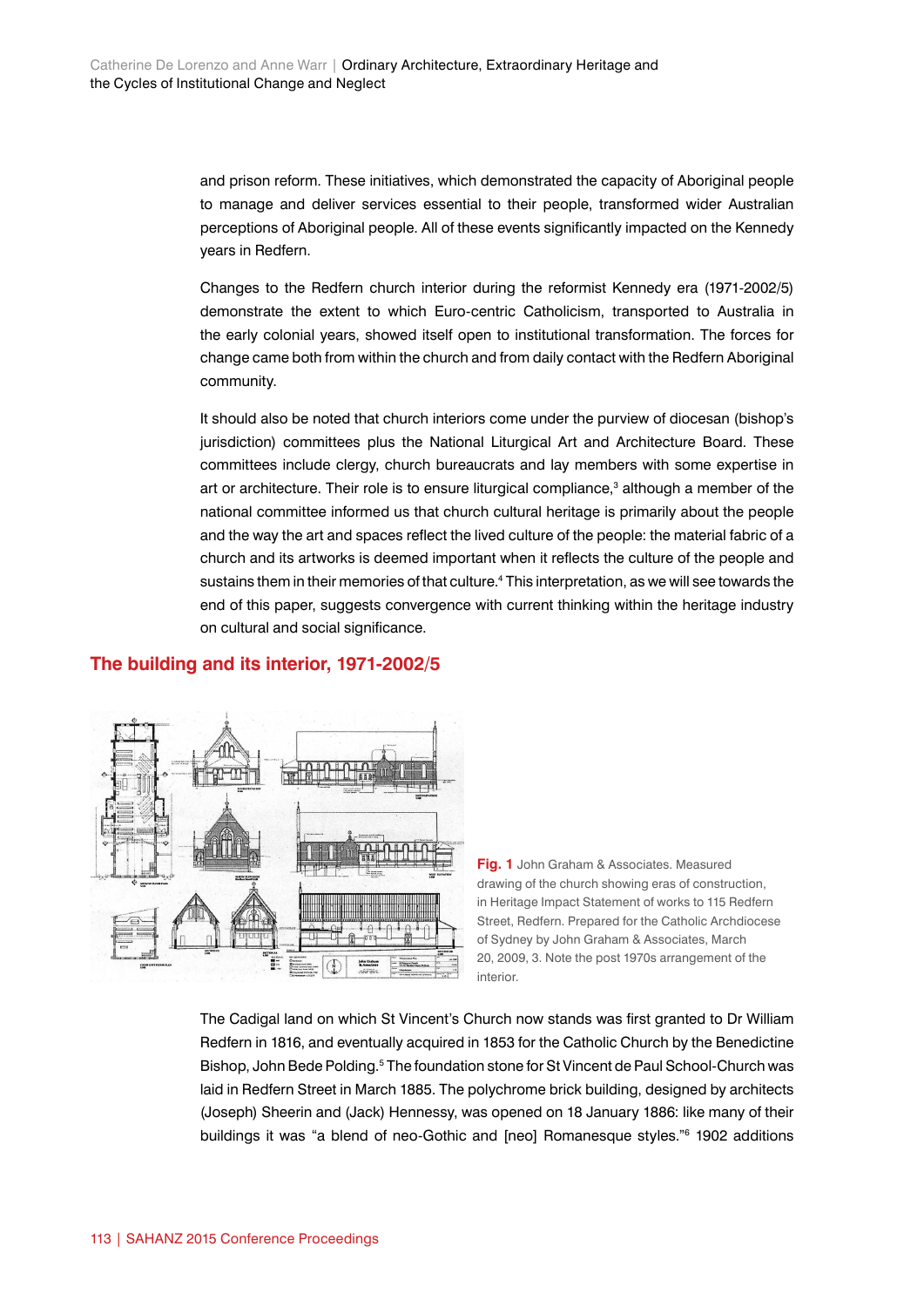

include a choir gallery extending the church to the northern (Redfern Street) boundary, and a second porch near the NW corner to balance that on the other side. Minor additions in the early 1930s, providing a confessional on either side of the nave, complete the architectural changes.

Apart from incremental changes from normal wear and tear the church looks very much as it did in the 1930s (Figure 1). For many years the interior also remained virtually unchanged, with the congregation entering from one of the porches at the northern (Redfern St) end to sit in a pew facing the altar in front of the southern wall (Figure 2, left). Although no significant changes were made to the built fabric of the church interior, from the 1970s new internal arrangement of altar and pews, plus new altar and other elements, reflected theological and community change (Figure 2, right).





The arrival of Kennedy and his fellow priests saw offers of practical assistance and hospitality to the needy, as well as in-principle support for self-determination. Before long, large numbers of people were fed and bedded in the presbytery and a church hall.<sup>7</sup> In March 1972, following the eviction of 15 people squatting in derelict housing in Redfern, the priests gave the squatters accommodation within the church. With over 100 people seeking accommodation, a Council Eviction Order was served on the presbytery. A very direct outcome of this situation was a delegation, led by Bob and Sol Bellear and including Kennedy, to the newly-elected Whitlam Labor Government (elected December 1972), to



**Fig. 3** Altar by Tom Bass, c. 1968 after restoration in 2013 (l), and (r) Trachyte font, c. late 1970s. Photographs by Catherine De Lorenzo.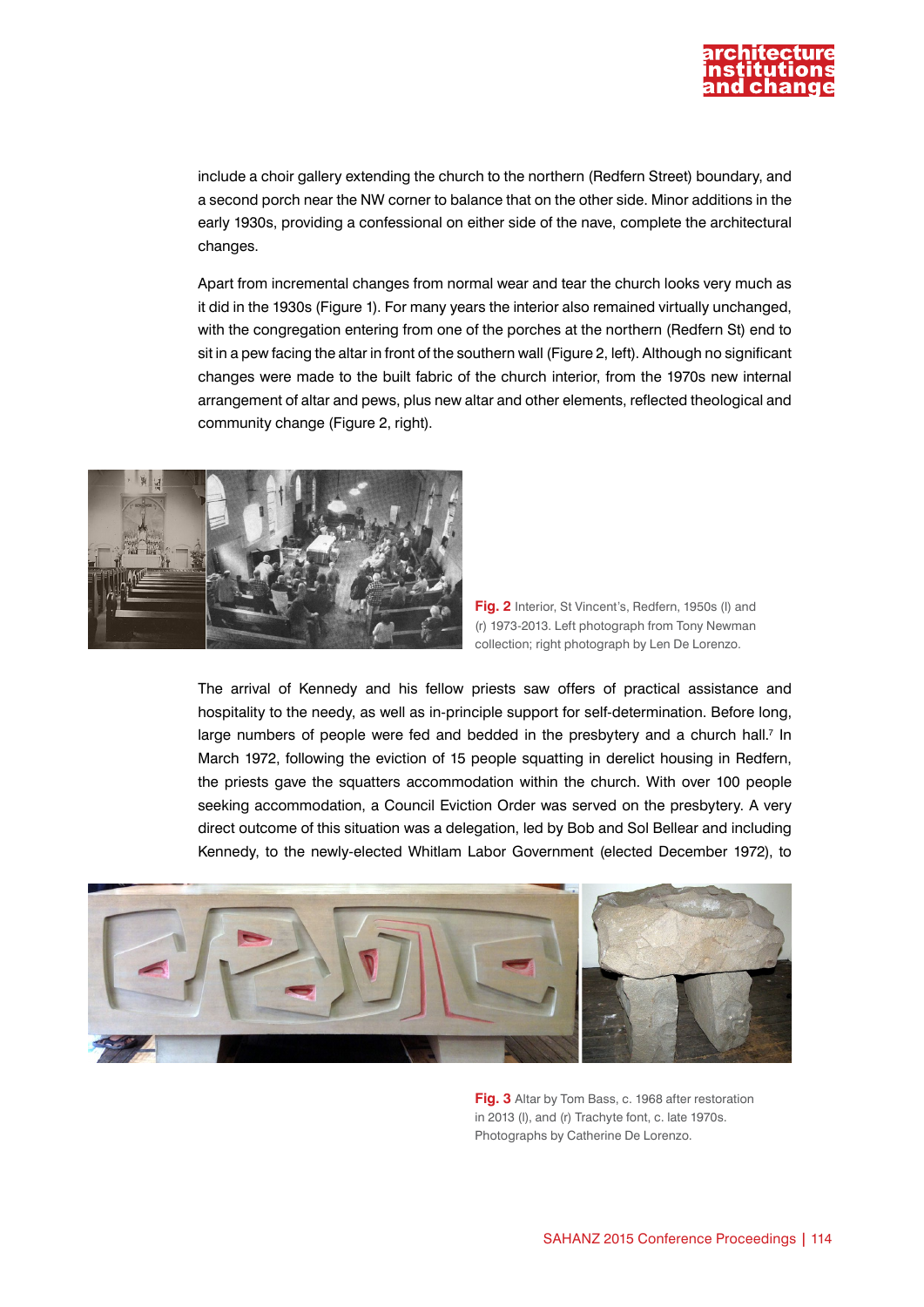seek a long term solution for Aboriginal housing in Redfern. This pragmatic activism resulted in the formation of the Aboriginal Housing Company in July 1973,<sup>8</sup> associated with the area now known as The Block (and destined for redevelopment as the Pumulwuy Project).<sup>9</sup>

Meanwhile, with neither money nor any desire to substantially change the church building, pre-Vatican elements – gold sacred vessels, pietistic statues, and the altar separated from the people – were removed by mutual consent (Figure 2). Within the radically-realigned space a new altar (Figure 3, left) carved, constructed and painted by sculptor Tom Bass, was positioned in the middle of the Church. Pews were arranged on three sides of the altar, bringing the celebrant into a more intimate relationship with the congregation. Various artworks, most donated by artists (including Martin Sharp), were placed on walls. Into the eastern recess formerly housing a confessional, Kennedy installed a new baptismal font using slabs of a dense igneous trachyte from Bowral, secured before this last remaining trachyte quarry closed in 1980. The site is important to the local Dharawal and Gundungurra peoples, and its rock, which polishes to a lustrous green finish, serves as the official viceregal stone.10 Here its elemental rough-hewn qualities seemed to show in its simplicity how a revitalised church could accommodate creativity (Figure 3, right). A taller trachyte slab was made into a tabernacle placed at the back of the church where Aborigines tended to gather. The unpolished floor remained bare, save for a temporary covering of straw matting: carpet, it was felt, was too middle class.

To the community, incremental changes to the physical interior reflected a vibrant liturgy, social activism, creativity, and inclusiveness across gender, age and faith. Colonial heritage as expressed in the late neo-Gothic edifice was being transformed by Aboriginal encounters. To the wider community, as evidenced by a Local Environmental Plan (LEP) listing at the City of Sydney, these changes were seen as quintessential to the cultural heritage of the place. Evidently, long before Marcia Langton offered an inclusive and participatory definition of Aboriginality as essentially re/created through dialogue.<sup>11</sup> Kennedy had demonstrated an instinctive affinity with her thinking, for he found his world both expanded – and questioned – by his daily contact with the Aboriginal people.12 These encounters reinforced his longheld questioning of clerical power that put the institution before people.<sup>13</sup>

In 2002 ill-health forced Kennedy to retire, and the new Sydney Archbishop George Pell promised before two witnesses to appoint a priest sympathetic to Kennedy's Aboriginal ministry and who would honour the spirit of inclusiveness towards the community at large. Pell's short-lived first appointment proved to be incapable of interacting with people: no one in the existing church community felt welcome. One year later he appointed the first of many priests from the Neocatechumenal (Neocat) Way, a controversial Spanish sect that proved to be the very nemesis of all that Kennedy and the community valued.<sup>14</sup> Neocat priests, and even parishioners ("missionaries"), were imported from overseas to establish carbon copies of communities established elsewhere. With no desire to undergo enculturation into Indigenous or settler cultures in Redfern, the movement immediately imposed restrictions on the existing community.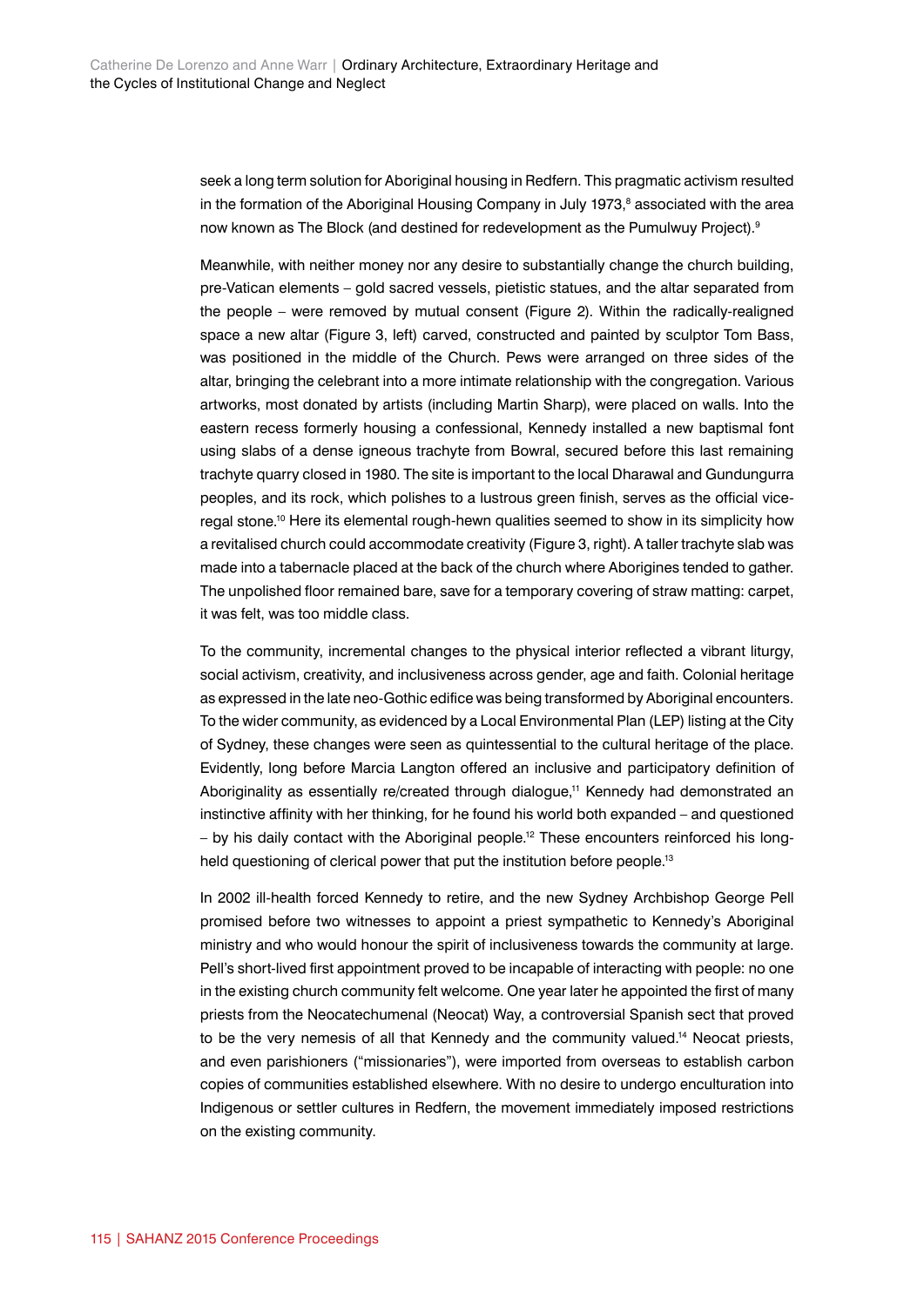



**Fig. 4** Exterior wall of St Vincent's in Redfern Street, 2004-9. Text reads: "crucified on every city sidewalk/ the Aboriginal Christ should be free/in his own church among his own people/in Redfern". Text by Jim Considine, visiting priest and poet from New Zealand, in solidarity with the community. Photographs by Len De Lorenzo.

Despite feeling the chill wind of clericalism, the community continued its long-standing practice of contributing in fresh and creative ways where possible. There was a shift from being merely active to activists. A twice-weekly lunch, "Sharing the Meal," was instigated in the back of the church to strengthen community relationships with the needy. Photos of Kennedy and Indigenous leader Shirley Smith (Mum Shirl) were affixed to the walls in order to make clear to newcomers the crucial role both had played in the formation of the community. In March 2004 a community member launched the "Church Mouse" website (church-mouse.net) to document abuses and resist po-faced clericalism by maintaining "an eclectic public record of the history and curious goings on in the parish." It was quickly selected for archiving (August 2004) by the State Library of NSW as having a design and content "of state significance"15 and facilitated links to other communities experiencing Neocat problems. Lines from a poem about the church by sympathetic visiting priest and poet from New Zealand, Jim Considine, were written in chalk on the front wall during Easter 2004 (Figure 4). Thereafter a pattern of clergy erasure and parishioner re-chalking and spray



**Fig. 5** Mural, July 29, 2006. The text is an excerpt from a speech delivered by Pope John Paul II in Alice Springs in 1986. Photograph by Catherine De Lorenzo.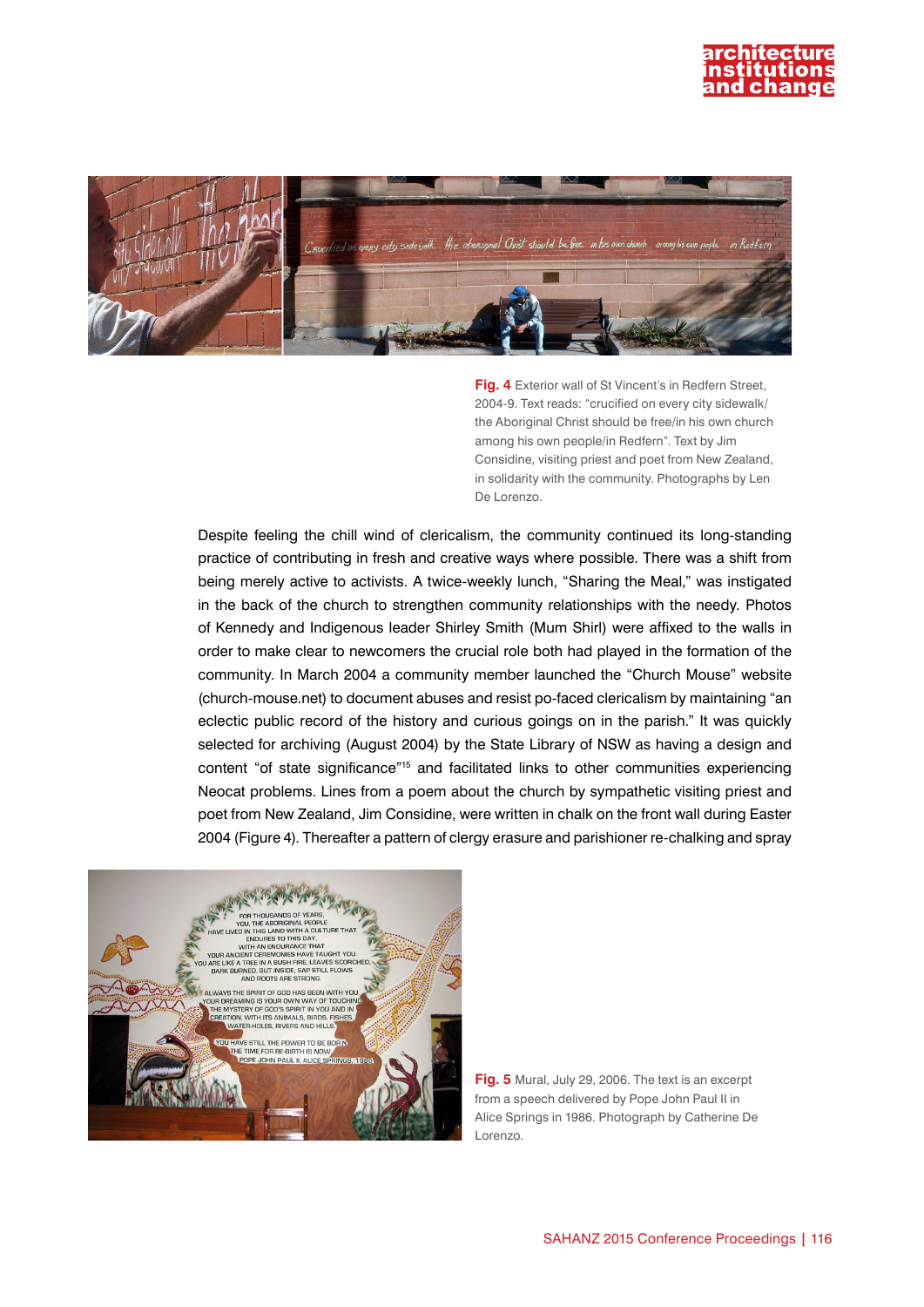fixing continued until November 2009 when the priests permanently removed it by painting the wall with anti-graffiti paint.

The most remarkable outcome of the immediate post-Kennedy years was the installation in July 2006 of a mural that asserted joint Indigenous and Vatican II values as quintessential to the place (Figure 5). The mural bears Aboriginal motifs around a papal statement acknowledging Aboriginal spirituality. *Sydney Morning Herald* reporter David Marr revealed the story of how the parish priest was thrown off-guard when he turned up to church the previous Sunday to find the community had entered the church undetected and worked feverishly with artists to complete the mural the previous afternoon $16 - a$  story that prompted the paper's cartoonist Cathy Wilcox to have the testy parish priest retort: "We can't have this kind of defiant act uniting the congregation!"17

As strongly as the Redfern church community sought to maintain the spirit and evidence of the Kennedy era, the more concerted was the effort by the new regime to assert clerical power. The Neocatechumenal Way placed fake Persian carpets under the altar and replaced original local artists' works with cheap reproductions of neo-Mediaevalist icons by their founder Kiko. For a while the church interior reflected the progressive and regressive elements. In the last few years, however, Archdiocesan maintenance monies have been used to make more permanent changes to the interior: peeling walls and ceiling were painted and adorned with gold trims; timbers, including rare Australian cedar posts and Kauri pine pews, were lacquered blackish brown; pendant lighting replaced with chandeliers and abundant LED strip lighting; sanctimonious statues affixed to ledges; and bare boards estapoled. Paintings and other works taken down to allow for the repainting have been stolen, damaged or barred from being rehung. A commercial kitchen was installed without required Council approval at the back of the church. The long-term community had to raise its own funds to have the (deliberately) damaged Bass altar and the mural restored by qualified conservators, an action made possible, surprisingly, by a letter from Cardinal Pell to community members insisting that these two major art pieces belonged to the church and had to stay.<sup>18</sup> However, a new ornate marble altar has been repositioned at the end of the nave, with the Tom Bass altar sidelined into an alcove. Such is the power of the local parish priest.

#### **The heritage industry as institution**

This section of the paper looks at the way St Vincent's Church has been identified and protected through the institutionalised heritage listing process currently in use in NSW, and then discusses whether the social and spiritual significance of the church has been adequately addressed and protected through this process.

While the birth of the heritage industry in NSW had a number of progenitors within the community over many decades, the formalising of legislative procedures for protecting places of heritage significance, and the beginnings of institutionalised heritage, began with the passing of the NSW Heritage Act in 1977 and the publication of Australia ICOMOS's Burra Charter in 1979, both organisations balancing and reinforcing each other. Since then, a data base of statutorily-listed heritage items in NSW has been gradually populated with items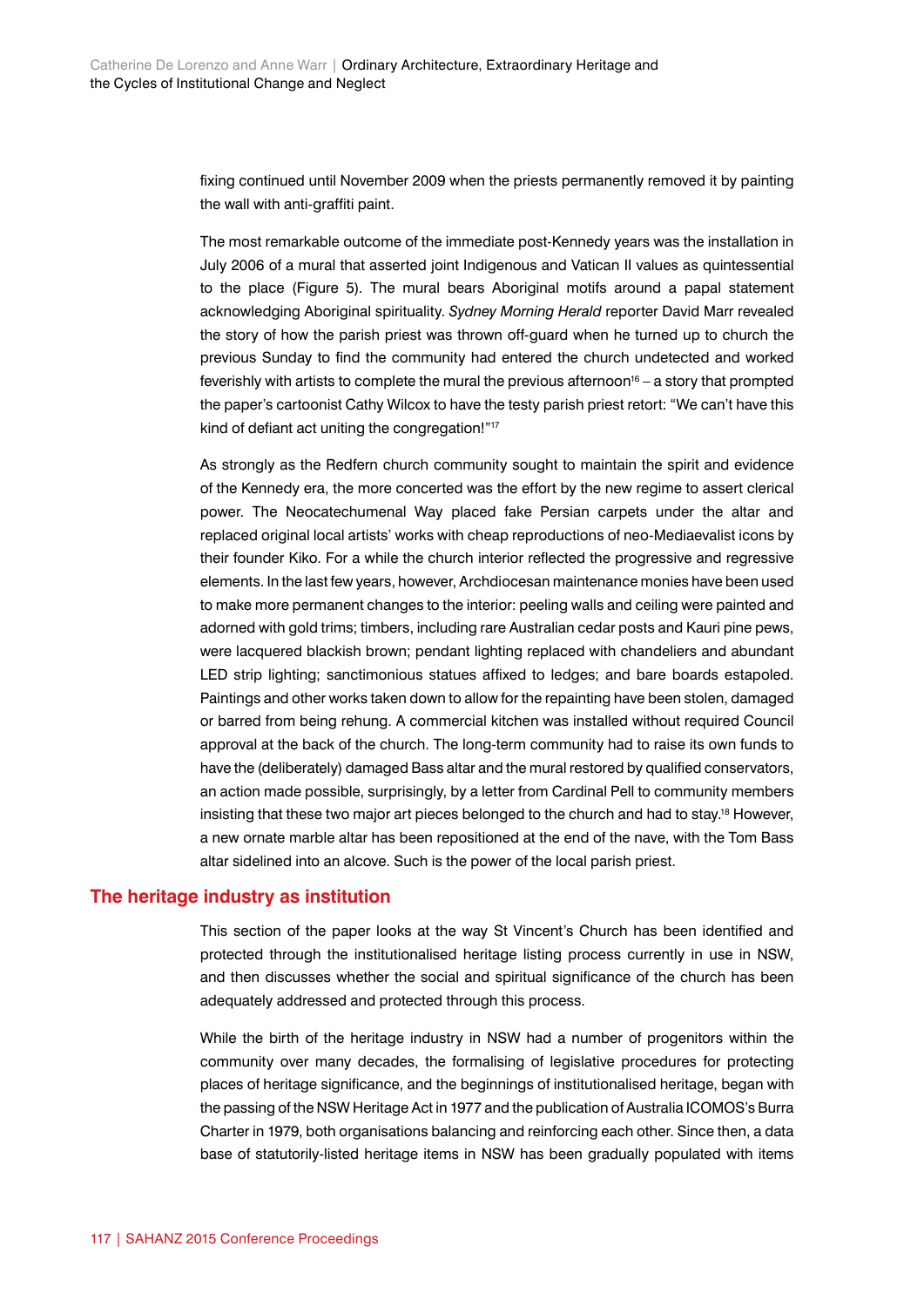

protected by heritage schedules to local environmental plans (LEPs), regional environmental plans (REPs) or by the State Heritage Register which lists items of particular importance to the people of NSW. As of February 2015, the NSW heritage database contained over 27,000 listed heritage items of which over 1,650 are of state significance.19

The St Vincent's Church group is currently listed as item 1348 of local significance on the City of Sydney LEP 2012.<sup>20</sup> The listing, updated in 2009, recognises not only the church's historical significance as a Victorian gothic church and its aesthetic contribution to the streetscape, but its social significance to the local community, specifically citing the period from 1972 to 2000 when Ted Kennedy "started to provide shelters and food for Aboriginal people." The recommended management parameters cover alterations to the exterior, preparation of Heritage Assessments and/or a Conservation Management Plan before undertaking major works, and that "The principal room layout and planning configuration as well as significant internal original features including ceilings, cornices, joinery, flooring and fireplaces should be retained and conserved." Recommendations on how, or even if, the stated social significance should be conserved are not included, presumably allowing for an understanding of the social significance to emerge during the more comprehensive Conservation Management Plan process.

The Australia ICOMOS Burra Charter defines "cultural significance" as including "aesthetic, historic, scientific, social or spiritual value"<sup>21</sup> and the NSW Heritage Division of the Office of Environment and Heritage cites these four values, with spiritual included as part of social value, in their publication, *Assessing Heritage Significance*. 22 Of the four values – aesthetic, historical, scientific and social – social significance has been the hardest to define and protect, and therefore the easiest to neglect. In fact, a discussion paper on social significance, first published by the NSW National Parks and Wildlife Service (NPWS) in 2001, found that "in the great majority of heritage assessments carried out over the last 30 years, the category of the social has been treated by heritage professionals in Australia as dispensable altogether."<sup>23</sup> Considerably more attention has been paid to social and intangible significance in the ensuing decade, particularly by Australia ICOMOS who established the National Scientific Committee – Intangible Cultural Heritage in 2014.

The growing understanding of the complexities and importance of social significance in Australia has been paralleled by a similar growth in understanding at a world heritage level, evidenced in the Nara Document of Authenticity of 1994. The Nara Document states that a place "can only truly be considered heritage if the community has an emotional attachment to it."<sup>24</sup> It gives social value priority over archaeological, architectural, art historical etc. values. The NPWS document, cited on the NSW Government's Environment & Heritage website, concurs with this assessment, concluding that:

the social can be said to be 'greater' than the aesthetic, the historical and the scientific: not only does it envelop the other three, they cannot be 'thought' outside of the social (we are social beings, society is an environment [in which] we act and think).<sup>25</sup>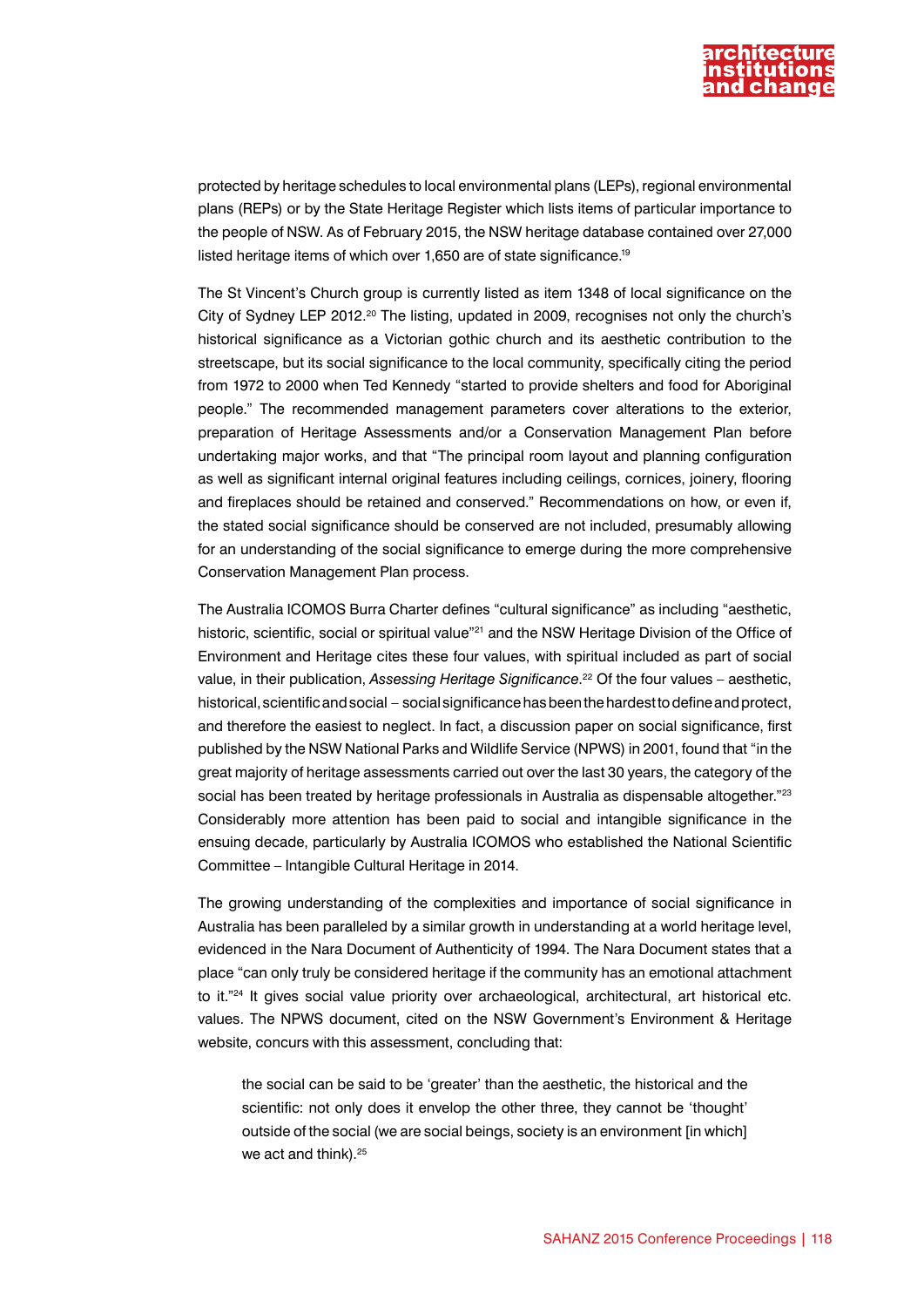The recent history of St Vincent's Church shows it to be a place which has developed a strong, healing and creative bond with the local Redfern Aboriginal community. This bond was recognised as being of social significance in the updated Heritage LEP listing in 2000 and subsequently included as such on the NSW heritage database. Since 2003, however, for reasons previously stated, St Vincent's has now become a place where the recognised social significance of the church to the local community is under considerable threat. In fact, St Vincent's Church represents a place where the social significance is under vigorous contestation. To the church hierarchy, the significance of St Vincent's lies in representing the hierarchical order and status of the church as an institution with the parish priest having no obligation to work with, let alone devolve power to, the local community. To the local community built up during the Kennedy years, the significance of the church lies in its history of hospitality, informality, creativity, and participation in the tangible changes to the physical fabric of the church during these years. The church hierarchy does not currently acknowledge the social significance of the Ted Kennedy era and therefore sees no need to consult with the local community when changes are made to the leadership, congregation and physical fabric of the place. The question this paper finally seeks to pursue is whether the intangible/social values of the Kennedy era at St Vincent's can be adequately assessed and protected using the mechanisms established by the heritage industry in NSW and Australia over the past 35 years.

Reluctance is evident amongst official heritage agencies,<sup>26</sup> at local and state level, to interfere in what is seen as an internal church matter, which the church itself should resolve. For heritage agencies, if the church as owner of the property changes its method of operation and even changes its congregation, this is not a matter for external interference. However, as has been evident over the past decade of witnessing the failure of the church institution to protect children within its care, and the subsequent need for state intervention, so heritage agencies can no longer fail in their duty to protect the heritage and societal values they have been mandated to uphold.

If the social significance of St Vincent's to the local community can be considered the most important aspect of its heritage, encompassing the other criteria of aesthetic, historic and scientific significance, then how can this significance be recognised and asserted/protected/ conserved? Certainly not by having the significance assessed or imposed on the community by external heritage professionals, and not by having the community's attachment to the church, as evidenced in the 1972 to 2000 period, de-valued, ignored and replaced by the church hierarchy. If the social significance is to be understood and adequately assessed, then the social processes by which St Vincent's has become meaningful to the whole Redfern community, as well as Aboriginal community, need to be studied in a way that fully involves the community themselves, and whereby culture becomes the "mobilizing of group identities."27

St Vincent's Church is a particularly complex case, from a heritage assessment perspective, because it encompasses not only social/spiritual significance, which has generally failed to be adequately addressed by heritage practitioners, but also Aboriginal significance,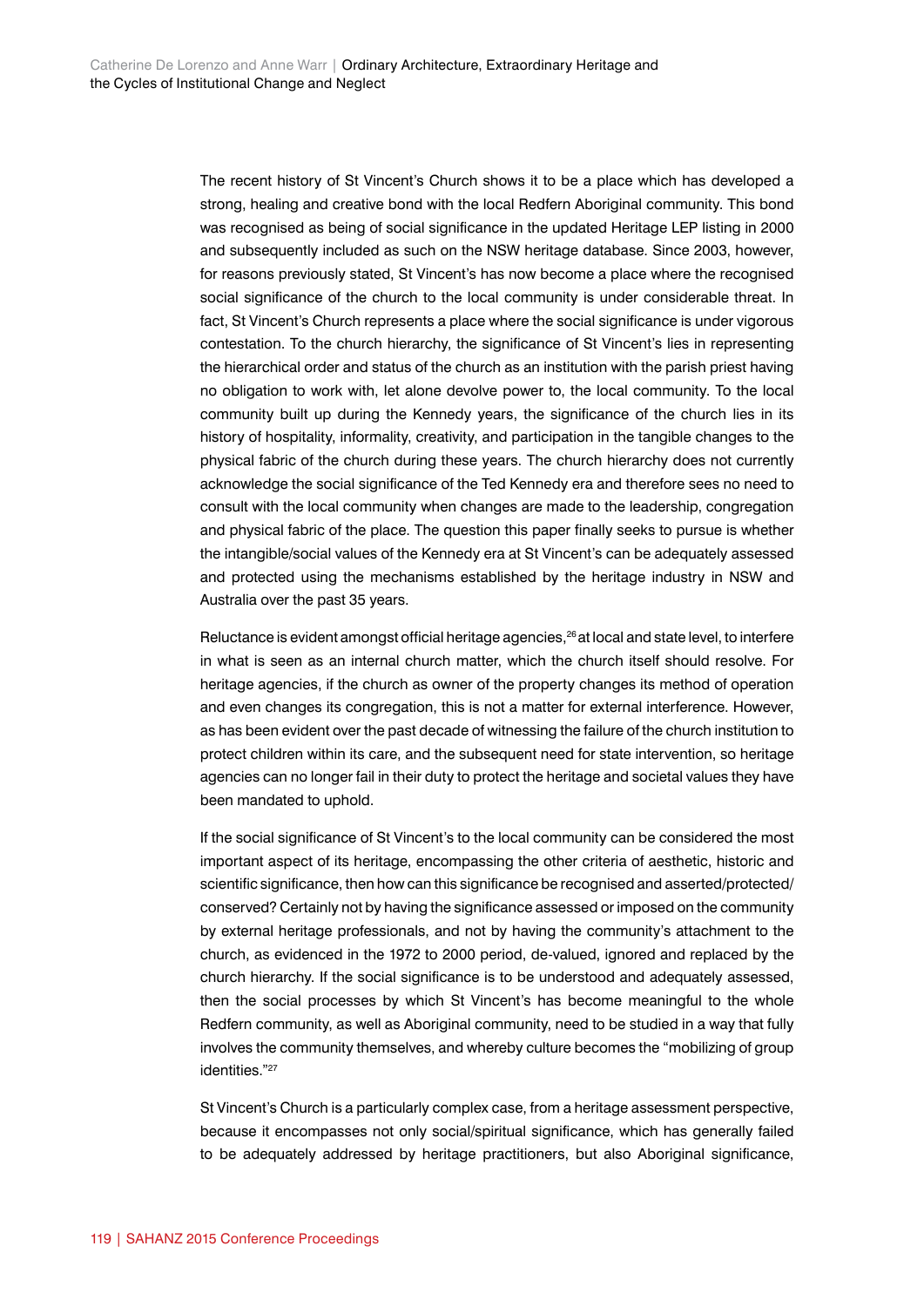

which has generally failed to be adequately understood by European Australians. While it can be clearly maintained that such fragmentation of social significance by race is totally inappropriate, current legislation in NSW and Australia defines quite separate management regimes for Aboriginal and non-indigenous heritage. Pre-contact sites are recorded and protected under the NPWS Act (1974) – far more so than post-1788 sites. This has been based on the assumption that Aboriginal heritage pre-1788 is more important than that of the later period, which has led to an environment in which the significance of heritage places to Aboriginal people in present day NSW, and the authenticity of contemporary Aboriginal culture more generally, has not been taken seriously by white Australia.<sup>28</sup> Government policy since 1996 has sought to redress this imbalance by allowing the NSW Heritage Act to be used to protect items and places of significance to Aboriginal people, especially postcontact places that may not receive coverage under the NPWS Act's relic-based approach. This has resulted in an increase in the number of Aboriginal places represented on the State Heritage Inventory and an increase in the number of Aboriginal studies funded through the Heritage Assistance Program, including oral histories and community based projects.<sup>29</sup> Over the last two decades we have also seen architects, and architectural historians, wrestle with ideas of cultural entanglement, syncretism and biculturalism within indigenous-related architectural design.<sup>30</sup>

With such positive steps being taken within government to address the lack of visibility being given to contemporary Aboriginal places of significance in the community, there should be little impediment to moving forward to acknowledge the significance of the St Vincent's Church community and to ensure its protection. The old way of thinking whereby culture was likened to billiard balls, with European culture bumping into non-European culture without merging,<sup>31</sup> needs to be replaced with the notion of cultures becoming entangled with each other, borrowing from each other and re-working for their own purposes:

Communities do not just happen, they are built. The involvement of local people in efforts to record and conserve their heritage may be seen as a factor in building and maintaining strong, functional communities. The devolvement of heritage management responsibilities to local communities should be viewed as a means to facilitate the work of building community identity.<sup>32</sup>

St Vincent's Church interior reveals the need for both the Catholic Church and the heritage industry to acknowledge cross-cultural community engagements within their precincts. This paper has questioned the ability of these two institutions to adequately protect those people and places they are charged with protecting. Has the Catholic Church adequately protected the social legacy of the Ted Kennedy era as expressed by the congregation, and has the heritage industry adequately protected the social significance of the Ted Kennedy era through the listing processes? Does either institution possess the ability to change and redress previous neglect?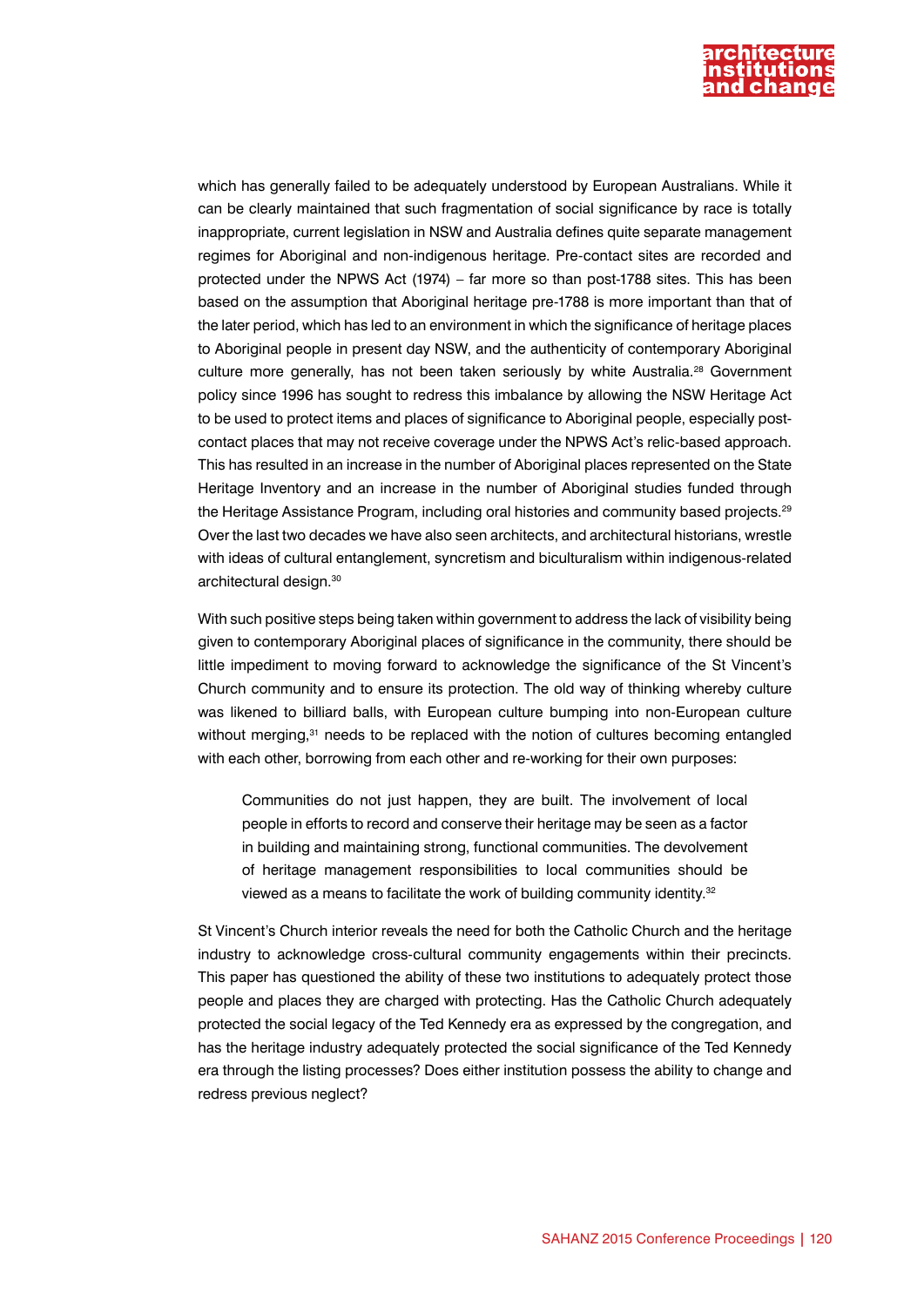- 1 Kennedy's biography can be found in Edmund Campion, *Ted Kennedy: Priest of Redfern* (Melbourne: David Lovell Publishing, 2009)*.*
- 2 Relevant literature on post-war Redfern includes W. D. Scott, *Problems and Needs of the Aboriginals of Sydney. Report of the NSW Minister for Youth and Community Services* (Sydney: W. D. Scott, 1973); Ian Burnley and N. Routh, "Aboriginal Migration to Inner Sydney," in *Living in Cities: Urbanism and Society in Metropolitan Australia*, ed. Ian Burnley and James Forrest (Sydney: George Allen & Unwin, 1985); Kay Anderson, "Place Narratives and the Origins of the Aboriginal Settlement in Inner Sydney, 1972-73," *Journal of Historical Geography* 19 (1993): 314-35; and Wendy Shaw, "Ways of Whiteness: Harlemising Sydney's Aboriginal Redfern," *Australian Geographical Studies* 38 (2000): 291-305. These sources inform the rest of the paragraph.
- 3 The key reference documents issued by the Vatican are Catholic Church, *The General Instruction Of The Roman Missal: Final Text; With Application for Australia* (Strathfield, NSW: St Pauls Publications, 2012); Pope Paul VI, Constitution On The Sacred Liturgy (Sacrosanctum Concilium), December 4, 1963, [www.](http://www.vatican.va/archive/hist_councils/ii_vatican_council/documents/vat-ii_const_19631204_sacrosanctum-concilium_en.html) [vatican.va/archive/hist\\_councils/ii\\_vatican\\_council/documents/vat-ii\\_const\\_19631204\\_sacrosanctum](http://www.vatican.va/archive/hist_councils/ii_vatican_council/documents/vat-ii_const_19631204_sacrosanctum-concilium_en.html)[concilium\\_en.html](http://www.vatican.va/archive/hist_councils/ii_vatican_council/documents/vat-ii_const_19631204_sacrosanctum-concilium_en.html) (accessed June 1, 2014).
- 4 The above comment is based on hand-written notes from a telephone conversation between De Lorenzo and [name withheld] on August 15, 2014.
- 5 Cracknell Lonergan Heritage Architects, [Draft] Statement of Heritage Impact: Proposed Jarum College, Former St Vincent's Presbytery, 117 Redfern Street, Redfern, part Lot 1 DP 86719, April 2009.
- 6 Rod Howard, "Hennessy, John Francis (Jack) (1853-1924)," *Australian Dictionary of Biography* 9 (Melbourne: Melbourne University Press, 1983), [http://adb.anu.edu.au/biography/hennessy-john](http://adb.anu.edu.au/biography/hennessy-john-francis-jack-6641)[francis-jack-6641](http://adb.anu.edu.au/biography/hennessy-john-francis-jack-6641) (accessed January 10, 2015).
- 7 Pat Ormisher, "Ted Kennedy [interview]," April 30, 2002, Redfern Oral History, [http://redfernoralhistory.](http://redfernoralhistory.org/Default.aspx?tabid=134) [org/Default.aspx?tabid=134](http://redfernoralhistory.org/Default.aspx?tabid=134) (accessed January 10, 2015).
- 8 Robert W. Bellear, ed., *Black Housing Book* (Broadway, NSW: Amber Press, 1976); Maggie Roche, "Kaye Bellear [interview]," January 27, 2007, Redfern Oral History, [http://redfernoralhistory.org/](http://redfernoralhistory.org/OralHistory/KayeBellear/tabid/165/Default.aspx) [OralHistory/KayeBellear/tabid/165/Default.aspx](http://redfernoralhistory.org/OralHistory/KayeBellear/tabid/165/Default.aspx) (accessed January 14, 2015); Zoe Pollock, "Aboriginal Housing Company," *Dictionary of Sydney,* 2008*,* [http://dictionaryofsydney.org/entry/aboriginal\\_](http://dictionaryofsydney.org/entry/aboriginal_housing_company) housing company (accessed January 10, 2015).
- 9 See Aboriginal Housing Company website [www.ahc.org.au/pemulwuy.html](http://www.ahc.org.au/pemulwuy.html); also Hall Greenland, "Redfern's Infamous Street has Become Sydney's Most Valuable Vacant Lot," *Sydney Morning Herald,*  April 25, 2014*,* [www.smh.com.au/nsw/block-politics-in-redfern-20140425-379y3.html](http://www.smh.com.au/nsw/block-politics-in-redfern-20140425-379y3.html) (accessed January 10, 2015).
- 10 Tony Brassil, "Significant Stone," National Trust Magazine, August-October 2009, 13; Robert Irving, Ron Powell and Noel Irving, Sydney's Hard Rock Story: The Cultural Heritage of Trachyte (Leura, NSW: Heritage Publishing, 2014), 146.
- 11 Marcia Langton*, Well, I Heard It on the Radio and I Saw It on the Television ... An Essay for the Australian Film Commission on the Politics and Aesthetics of Filmmaking by and about Aboriginal People and Things* (North Sydney: Australian Film Commission, 1993). Note that shortly after Kennedy's appointment to St Vincent's, Langton also worked in Redfern, as a member of Black Theatre in nearby Cope Street. See Darlene Johnson's film, *The Redfern Story* (2014), 54 mins.
- 12 Ted Kennedy, *Who is Worthy?: The Role of Conscience in Restoring Hope to the Church* (Annandale, NSW: Pluto Press Australia, 2000); Ted Kennedy, "Twenty-five Years at Redfern," *Eremos*, magazine essay supplement, 23, 1997, 4-15.
- 13 Kennedy, *Who is Worthy?*
- 14 The Neocatechumenal Way was founded by Spanish painter Kiko Arguello and his wife Carmen Hernandez in the 1960s. See [www.camminoneocatecumenale.it/new/default.asp?lang=en](http://www.camminoneocatecumenale.it/new/default.asp?lang=en). For a critical analysis, see [reporter] "Kiko, la Colera de Dios," *El Pais*, June 29, 2008, trans. Joe C[.] "Kiko, The Wrath of God," Church-Mouse website,<http://church-mouse.lanuera.com/IV/?p=705> (accessed January 11, 2015).
- 15 Church Mouse website,<http://church-mouse.lanuera.com/IV/>(accessed January 15, 2015).
- 16 David Marr, "Immaculately Conceived: The Great St Vincent's Break-in," *Sydney Morning Herald*, July 31, 2006, 1-2.
- 17 *Sydney Morning Herald*, August 1, 2006.